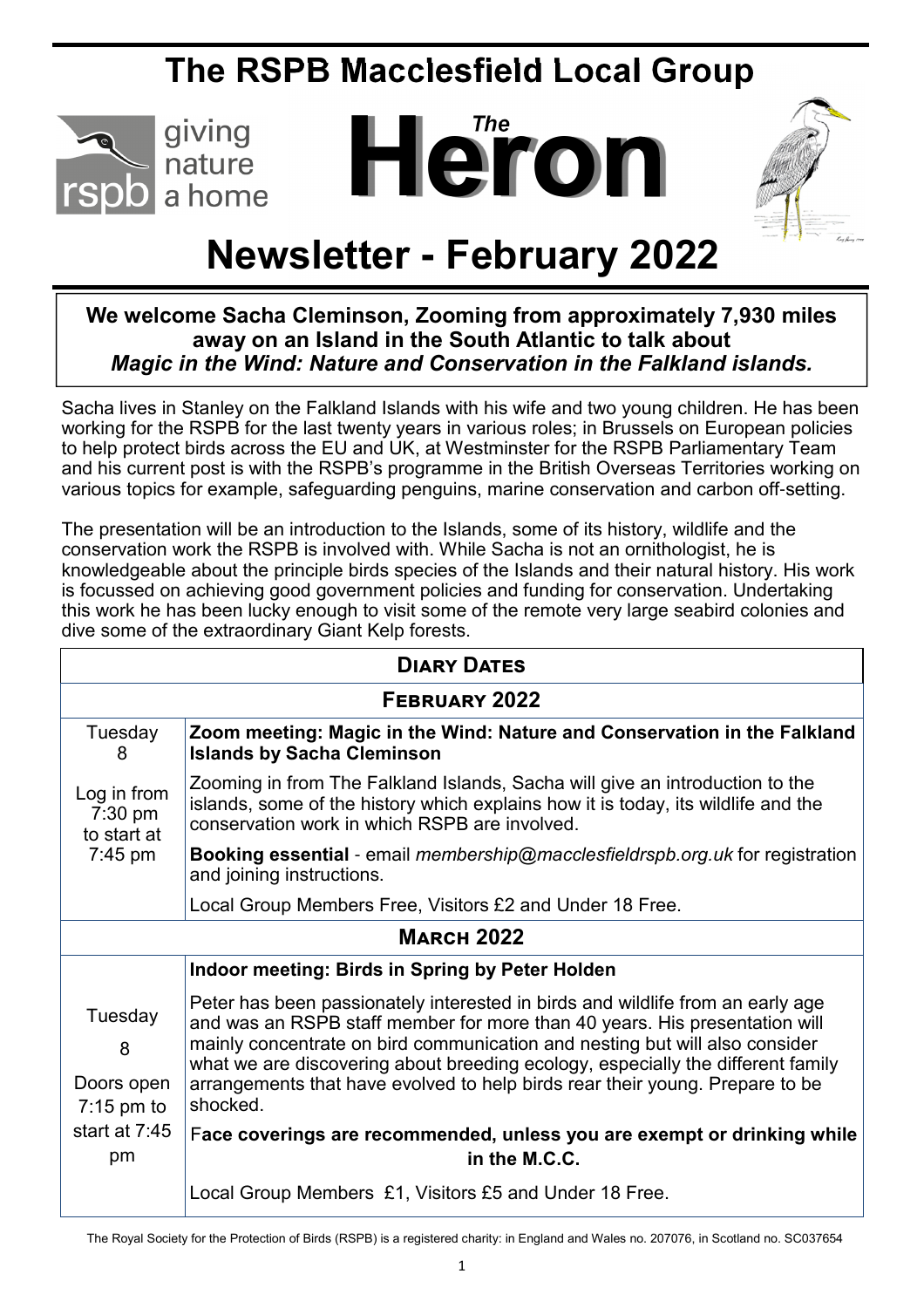| <b>MARCH 2022</b>                            |                                                                                                                                                                                                                                                                       |  |
|----------------------------------------------|-----------------------------------------------------------------------------------------------------------------------------------------------------------------------------------------------------------------------------------------------------------------------|--|
| Sunday<br>13<br>Departs 7:30 am              | <b>WGBG Coach Trip: RSPB Old Moor and Idle Valley</b><br>Depart at 7:30 am from Wilmslow Guild, Bourne Street, Wilmslow, SK9 5HD<br>Contact: Steve McGann 01625 533652                                                                                                |  |
| Thursday<br>31                               | <b>Special Event: RSPB Coffee Morning at Gawsworth Community Hall</b><br>A selection of homemade cakes and preserves will be available to purchase<br>10am until 12 noon while you have a cup of tea or coffee.<br>Contact Lydia Taylor 01260 275248 if you can help. |  |
| <b>APRIL 2022</b>                            |                                                                                                                                                                                                                                                                       |  |
| Tuesday<br>12                                | Indoor meeting: Paradise Lost or Paradise Retained? by Brian Anderson                                                                                                                                                                                                 |  |
| Doors open 7:15<br>pm to start at 7:45<br>pm | Face coverings are recommended, unless you are exempt or drinking<br>while in the M.C.C.                                                                                                                                                                              |  |
|                                              | Local Group Members £1, Visitors £5 and Under 18 Free.                                                                                                                                                                                                                |  |
| Sunday<br>24<br>Departs 7:30 am              | <b>WGBG Coach Trip: RSPB Leighton Moss reserve</b><br>Depart at 7:30 am from Wilmslow Guild, Bourne Street, Wilmslow, SK9 5HD<br>Contact: Steve McGann 01625 533652                                                                                                   |  |

# **NEWS FROM THE COMMITTEE**

#### **Danes Moss Nature Reserve Survey Dates by John and Val Cutter.**

The Dane's Moss breeding birds' survey was started by the late Alan Brereton in conjunction with Cheshire Wildlife Trust who own the site. Starting in March with a visit to establish a baseline before the migrants arrive in force, we visit once a month in the breeding season and note the birds in each area of the reserve during the summer. Last year we listed 50 species. This is important to help in the conservation and protection of the site. Some more eyes and ears would be very welcome to help us notice everything, please join us. The dates are as follows:

- 1. Monday 14 March
- 2. Monday 4 April
- 3. Wednesday 4 May (Avoiding Bank Holiday Monday)
- 4. Monday 6 June
- 5. Monday 4 July
- 6. Monday 18 July

Starting at 6.50 am from Lyme Green Business Park by the *Home Bargains* store (which replaced *Homebase)* for a 07.00 am start from the picnic area at the entrance to the Cheshire Wildlife Trust Danes Moss Reserve, alongside the Macclesfield Canal.

## **Park on the road next to the car park to avoid the car park time limit!**

Please let me, John Cutter know in advance if you are planning to come, either by phone **01625 573533**/**07543 557954** or preferably by email: drjrcutter@gmail.com

#### **We will not survey in heavy rain, very poor visibility or strong wind so it is vital that we have a telephone number in case we have to cancel at short notice.**

#### **Directions from Lyme Green Car Park to Danes Moss:**

Facing the *Home Bargains* store (previously Homebase) from the car park there is a footpath to the canal just off the service road to the right of the store. Follow this footpath for approximately 150 yards to the canal, turn right and walk along the canal path for approximately 400 yards. The entrance area and footpath to the reserve is on the right directly opposite a swing bridge on the canal where you will also see a small picnic area with wooden benches. This will be the starting point for the surveys. (Please note that to reach the main part of the reserve you will need to continue along the entrance footpath, away from the canal, and over a large metal footbridge which crosses the main railway line from Manchester to Stoke on Trent and London).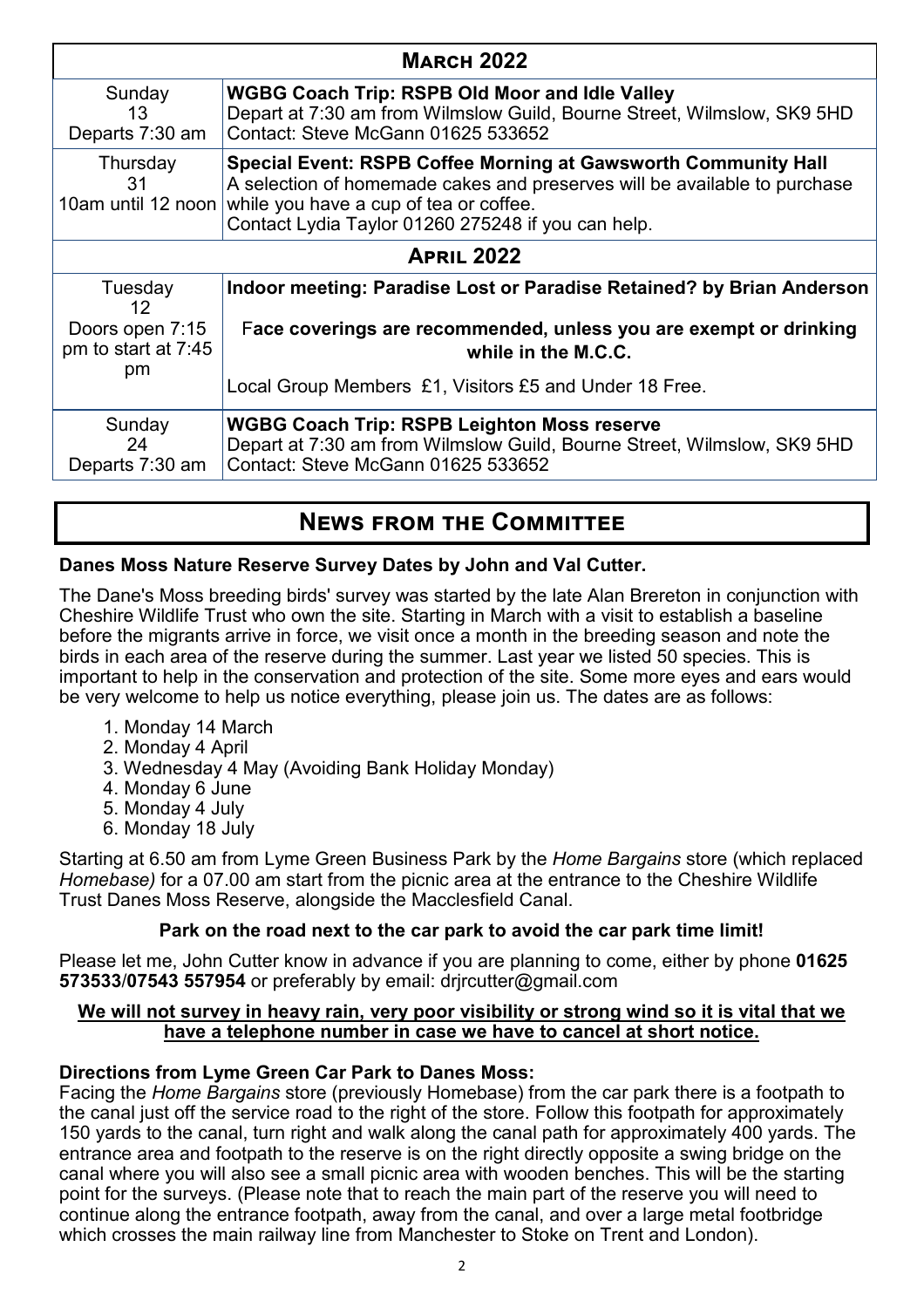## **Upcoming Vacancies on the Local Group Committee**

After the latest Committee meeting the resignation of Ian Taylor as Publishing Officer (Newsletter Editor) was confirmed. In addition, Daryll and Derek Bailey our Publicity Officers also want to step down from their role. Both will be effective after the May 2022 AGM.

We welcome any member(s), new or long serving to apply for either of these two roles. Both roles hold a Committee position but if you are not a committee type individual then an alternative way of undertaking either role can be found. If you identify with the role descriptions below, you could be the person(s) we are looking for, so please contact either the present role holder(s) or any committee member to learn more.

## **Publishing Role Description:**

- Seek or write articles to publish in the Local Group's Heron Newsletter/Magazine
- Collate and edit contributions from members for the Heron Newsletter ahead of monthly meetings (September to April) and for the annual Heron Magazine in August.
- Distribute (email or paper as appropriate) the Heron Newsletter before the monthly meetings September to April and for the annual Heron Magazine in August.
- Update the Welcome leaflet and distribute (email or paper as appropriate) as required.
- Print flyers as required or design if agreed to publicise events the Local Group are promoting.
- Archive future copy and be the custodian of our electronic historical Heron Newsletters and Magazines.
- Responsibility to suggest changes to the Heron Newsletter and Magazine to the Local Group Committee and to execute changes as agreed.

## **Skills required**

- Computer literate.
- Good communication skills, with an ability to adapt writing style.
- Ability to use tact and diplomacy and accuracy with attention to detail, when sharing stories and news

## **What the Local Group provide**

- A printer if required
- Full reimbursement of any receipted expenses
- Electronic copies of previous Newsletters and Magazines

## **Publicity Role Description:**

- Establish and maintain links with local websites that advertise events
- Advertise indoor and zoom meetings and outdoor events on local Websites/Library displays to attract new visitors and members.
- Provide copy for publication on the Local Group's website, Facebook and other social media pages to the relevant person.
- Produce posters advertising meetings and events and find locations (e.g. Libraries, Country Parks) for display.
- Provide RSPB publications with news of the Local Group's events for the wider audience to showcase the Local Group's achievements.
- Write copy for local newspapers to advertise the Local Group's good work.
- Encourage Group members to contribute articles from meetings and events and forward as appropriate e.g. to Newsletter, website etc.
- Freedom to introduce new ways of advertising the Local Group activities.

## **Skills required**

- Computer literate.
- Creative flair to design posters etc.
- Good communication skills and ability to write good copy.
- Ability to cultivate contacts with Website owners to publicise the Group's activities.

#### **What the Group provide**

Full reimbursement of any receipted expenses.